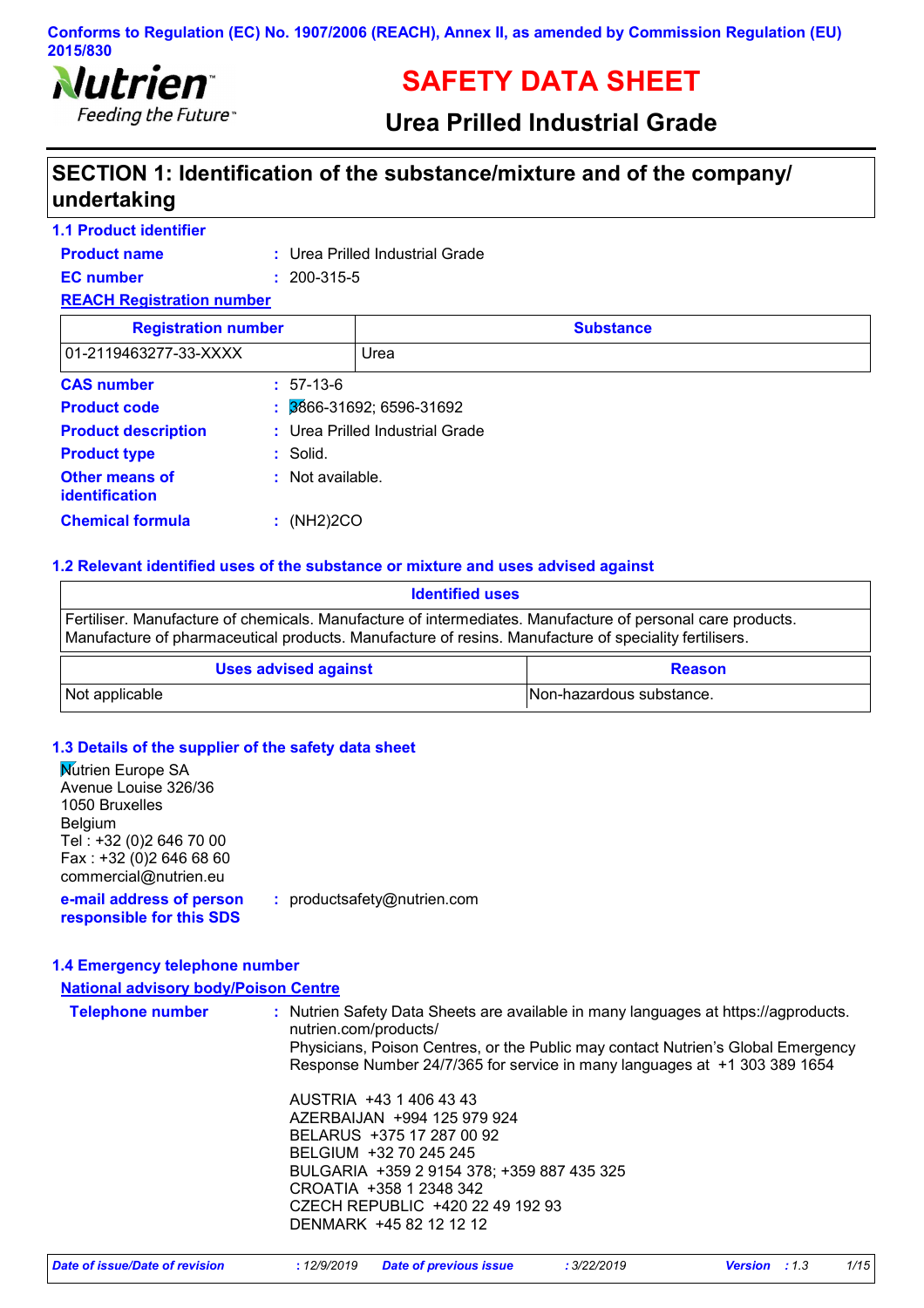*Urea Prilled Industrial Grade*

### **SECTION 1: Identification of the substance/mixture and of the company/ undertaking**

| ESTONIA 16662; +372 62 69 379                                            |
|--------------------------------------------------------------------------|
| FINLAND +358 9 471977                                                    |
| <b>FRANCE</b>                                                            |
| Angers +33 (0) 2 41 48 21 21                                             |
| Bordeaux +33 (0) 5 56 96 40 80                                           |
| Lille 0800 59 59 59 (national callers)                                   |
| Lyon +33 (0)4 72 11 69 11                                                |
| Marseille +33 (0)4 91 75 25 25                                           |
| Nancy +33 (0) 3 83 22 50 50                                              |
| Paris +33 (0) 1 40 05 48 48                                              |
| Rennes +33 (0) 2 99 59 22 22                                             |
| Strasbourg +33 (0)3 88 37 37 37                                          |
| Toulouse +33 (0)5 61 77 74 47                                            |
| GEORGIA +995 99 53 33 20                                                 |
| <b>GERMANY</b>                                                           |
| Berlin +49 30 192 40                                                     |
| Bonn +49 228 192 40                                                      |
| Erfurt +49 361 730 730                                                   |
| Freiburg +49 761 192 40                                                  |
| Goettingen +49 551 192 40                                                |
| Homburg (Saar) +49 6841 192 40                                           |
| Mainz +49 6131 192 40                                                    |
| Munich +49 89 192 40                                                     |
| GREECE +30 21 07 79 37 77                                                |
| HUNGARY +36 80 20 11 99                                                  |
| ICELAND +354 543 22 22                                                   |
| IRELAND +353 1 837 9964 (medical professionals) +353 1 809 2166 (public) |
| ISRAEL +972 4 854 19 00                                                  |
| <b>ITALY</b><br>Bergamo +39 800 883 300                                  |
| Firenze +39 55 794 7819                                                  |
| Foggia +39 881 732 326                                                   |
| Genoa +39 10 563 62 45                                                   |
| Milan +39 02 6610 1029                                                   |
| Padova +39 49 827 50 78                                                  |
| Pavia +39 38 224 444                                                     |
| Rome +39 06 305 43 43                                                    |
| Turin +39 011 663 7637                                                   |
| KAZAKHSTAN +7 3272 925 868                                               |
| LITHUANIA +370 5 236 20 52; +370 687 533 78                              |
| NETHERLANDS +31 30 274 88 88                                             |
| NORWAY +47 22 59 13 00                                                   |
| <b>POLAND</b>                                                            |
| Gdansk +48 58 682 04 04                                                  |
| Krakow +48 12 411 99 99                                                  |
| Lòdz +48 42 63 14 724                                                    |
| Sosnowiec +48 32 266 11 45                                               |
| Warszawa +48 22 619 66 54                                                |
| Wroclaw +48 71 343 30 08                                                 |
| PORTUGAL 808 250 143 (national callers)                                  |
| ROMANIA +402 212 106 282                                                 |
| <b>RUSSIAN FEDERATION</b>                                                |
| Ekaterinburg +7 343 229 98 57<br>Moscow +7 495 628 1687                  |
| Saint-Petersburg +7 921 757 3228                                         |
| SERBIA +381 11 3608 440                                                  |
| SLOVAKIA +421 2 5477 4166                                                |
| SLOVENIA +386 41 635 500                                                 |
| SPAIN +34 91 562 0420                                                    |
| SWEDEN 112 (national callers); +46 (0)10 456 6700                        |
| SWITZERLAND +41 44 251 51 51 (in Switzerland dial 145)                   |
|                                                                          |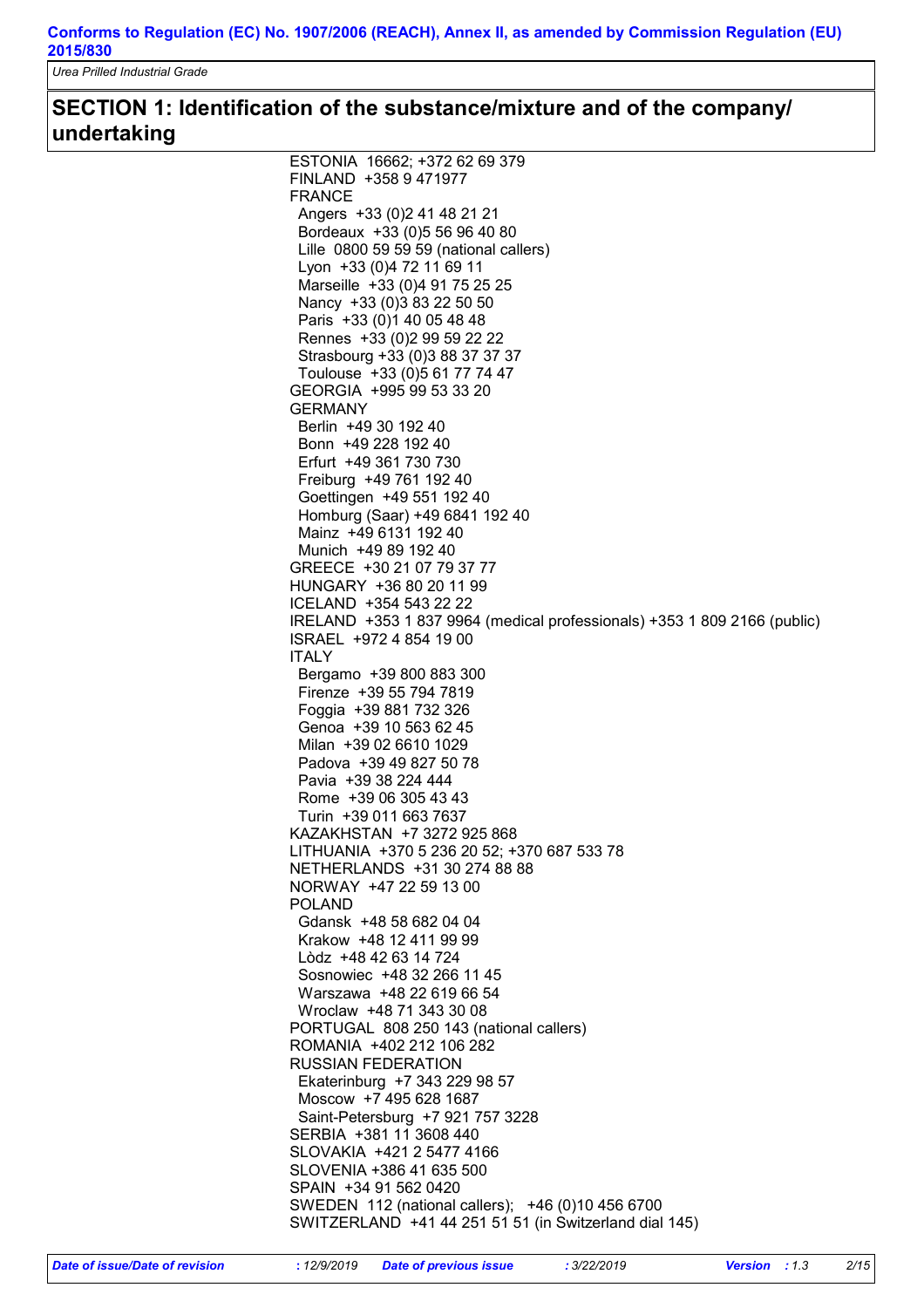*Urea Prilled Industrial Grade*

### **SECTION 1: Identification of the substance/mixture and of the company/ undertaking**

|                           | THE FORMER YUGOSLAVIA +38 923 147 635                |
|---------------------------|------------------------------------------------------|
|                           | TURKEY +90 0312 433 70 01 or 0 800 314 7900          |
|                           | UNITED KINGDOM                                       |
|                           | Belfast 844 892 0111                                 |
|                           | Birmingham 844 892 0111                              |
|                           | Edinburgh 844 892 0111                               |
|                           | Newcastle Upon Tyne +44 191 2606182; +44 191 2606180 |
|                           | Penarth 844 892 0111                                 |
| <b>Supplier</b>           |                                                      |
| <b>Telephone number</b>   | : Mutrien Europe SA                                  |
|                           | <b>EMERGENCY TELEPHONE NUMBERS:</b>                  |
|                           | Transportation: 00-1-303-389-1654                    |
|                           | Medical: 00-1-303-389-1654                           |
| <b>Hours of operation</b> | : 24/7/365                                           |

# **SECTION 2: Hazards identification**

### **2.1 Classification of the substance or mixture**

**Classification according to Regulation (EC) No. 1272/2008 [CLP/GHS] Product definition :** Mono-constituent substance

Not classified.

The product is NOT classified as hazardous according to Regulation (EC) 1272/2008 as amended.

See Section 16 for the full text of the H statements declared above.

See Section 11 for more detailed information on health effects and symptoms.

### **2.2 Label elements**

**Hazard pictograms :**



| <b>Signal word</b>                                                                                                                                              | : No signal word.                                                                                                                |
|-----------------------------------------------------------------------------------------------------------------------------------------------------------------|----------------------------------------------------------------------------------------------------------------------------------|
| <b>Hazard statements</b>                                                                                                                                        | : No known significant effects or critical hazards.                                                                              |
| <b>Precautionary statements</b>                                                                                                                                 |                                                                                                                                  |
| <b>General</b>                                                                                                                                                  | : Read label before use. Keep out of reach of children. If medical advice is needed,<br>have product container or label at hand. |
| <b>Prevention</b>                                                                                                                                               | : Not applicable.                                                                                                                |
| <b>Response</b>                                                                                                                                                 | : Not applicable.                                                                                                                |
| <b>Storage</b>                                                                                                                                                  | : Not applicable.                                                                                                                |
| <b>Disposal</b>                                                                                                                                                 | : Not applicable.                                                                                                                |
| <b>Hazardous ingredients</b>                                                                                                                                    | : No hazardous ingredients.                                                                                                      |
| <b>Supplemental label</b><br>elements                                                                                                                           | : Safety data sheet available on request.                                                                                        |
| <b>Annex XVII - Restrictions</b><br>on the manufacture,<br>placing on the market and<br>use of certain dangerous<br>substances, mixtures and<br><b>articles</b> | : Not applicable.                                                                                                                |
| <b>Special packaging requirements</b>                                                                                                                           |                                                                                                                                  |
| <b>Containers to be fitted</b><br>with child-resistant<br>fastenings                                                                                            | : Not applicable.                                                                                                                |
| <b>Date of issue/Date of revision</b>                                                                                                                           | 3/15<br>: 12/9/2019<br>: 3/22/2019<br><b>Date of previous issue</b><br>Version : 1.3                                             |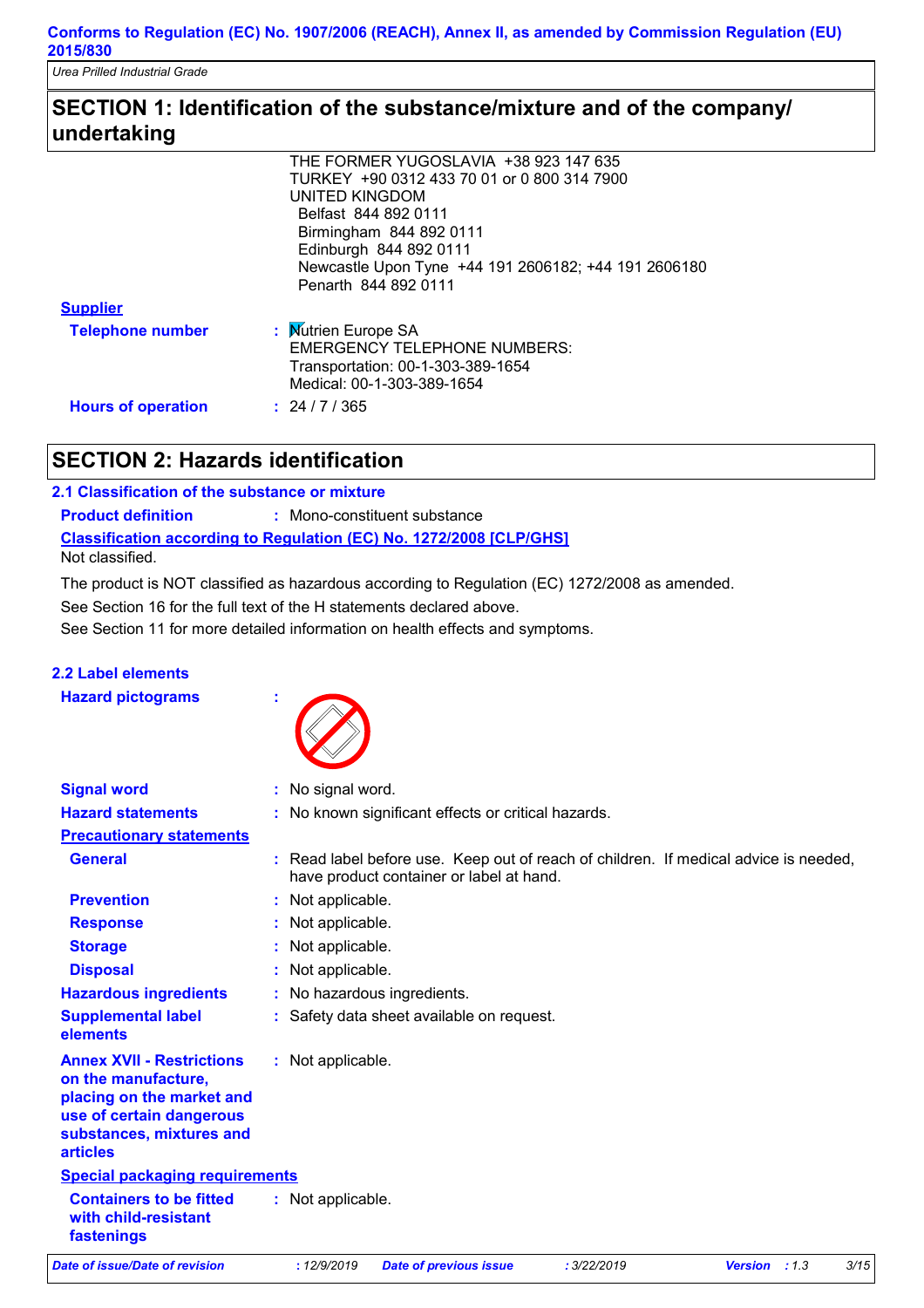*Urea Prilled Industrial Grade*

### **SECTION 2: Hazards identification**

**Tactile warning of danger :** Not applicable.

### **2.3 Other hazards**

| <b>Substance meets the</b><br>criteria for PBT according<br>to Regulation (EC) No.<br><b>1907/2006, Annex XIII</b> | $:$ No.<br>Not applicable. Inorganic salt.                                                                                                     |
|--------------------------------------------------------------------------------------------------------------------|------------------------------------------------------------------------------------------------------------------------------------------------|
| <b>Substance meets the</b><br>criteria for vPvB according<br>to Regulation (EC) No.<br>1907/2006, Annex XIII       | $:$ No.<br>Not applicable. Inorganic salt.                                                                                                     |
| Other hazards which do<br>not result in classification                                                             | : Handling and/or processing of this material may generate a dust which can cause<br>mechanical irritation of the eyes, skin, nose and throat. |

# **SECTION 3: Composition/information on ingredients**

#### **3.1 Substances**

### Mono-constituent substance **:**

| <b>Product/ingredient name</b> | <b>Identifiers</b>                                                                                           | $\frac{9}{6}$ | <b>Regulation (EC) No.</b><br>1272/2008 [CLP]                                   | <b>Type</b> |
|--------------------------------|--------------------------------------------------------------------------------------------------------------|---------------|---------------------------------------------------------------------------------|-------------|
| Urea<br><b>Biuret</b>          | REACH #:<br>01-2119463277-33-XXXX<br>$EC: 200-315-5$<br>CAS #: 57-13-6<br>EC: 203-559-0<br>$CAS$ #: 108-19-0 | 98            | Not classified.<br>Skin Irrit. 2, H315<br>Eye Irrit. 2, H319<br>STOT SE 3, H335 | [A]<br>[B]  |
|                                |                                                                                                              |               | See Section 16 for<br>the full text of the H<br>statements declared<br>above.   |             |

There are no additional ingredients present which, within the current knowledge of the supplier, are classified and contribute to the classification of the substance and hence require reporting in this section.

### **Type**

[A] Constituent

[B] Impurity

[C] Stabilising additive

Occupational exposure limits, if available, are listed in Section 8.

### **SECTION 4: First aid measures**

### **4.1 Description of first aid measures**

| <b>Eye contact</b>                | : Immediately flush eyes with plenty of water, occasionally lifting the upper and lower<br>eyelids. Check for and remove any contact lenses. Get medical attention if irritation<br>occurs.                                                                                                           |
|-----------------------------------|-------------------------------------------------------------------------------------------------------------------------------------------------------------------------------------------------------------------------------------------------------------------------------------------------------|
| <b>Inhalation</b>                 | : Remove to fresh air and keep at rest in a position comfortable for breathing. Get<br>medical attention if symptoms occur. In case of inhalation of decomposition<br>products in a fire, symptoms may be delayed. The exposed person may need to be<br>kept under medical surveillance for 48 hours. |
| <b>Skin contact</b>               | : Flush contaminated skin with plenty of water. Remove contaminated clothing and<br>shoes. Get medical attention if symptoms occur.                                                                                                                                                                   |
| <b>Ingestion</b>                  | : Wash out mouth with water. If material has been swallowed and the exposed<br>person is conscious, give small quantities of water to drink. Do not induce vomiting<br>unless directed to do so by medical personnel. Get medical attention if symptoms<br>occur.                                     |
| <b>Protection of first-aiders</b> | : No action shall be taken involving any personal risk or without suitable training.<br>Mouth-to-mouth resuscitation of oral exposure patients is not recommended. First-<br>aiders with contaminated clothing should be properly decontaminated.                                                     |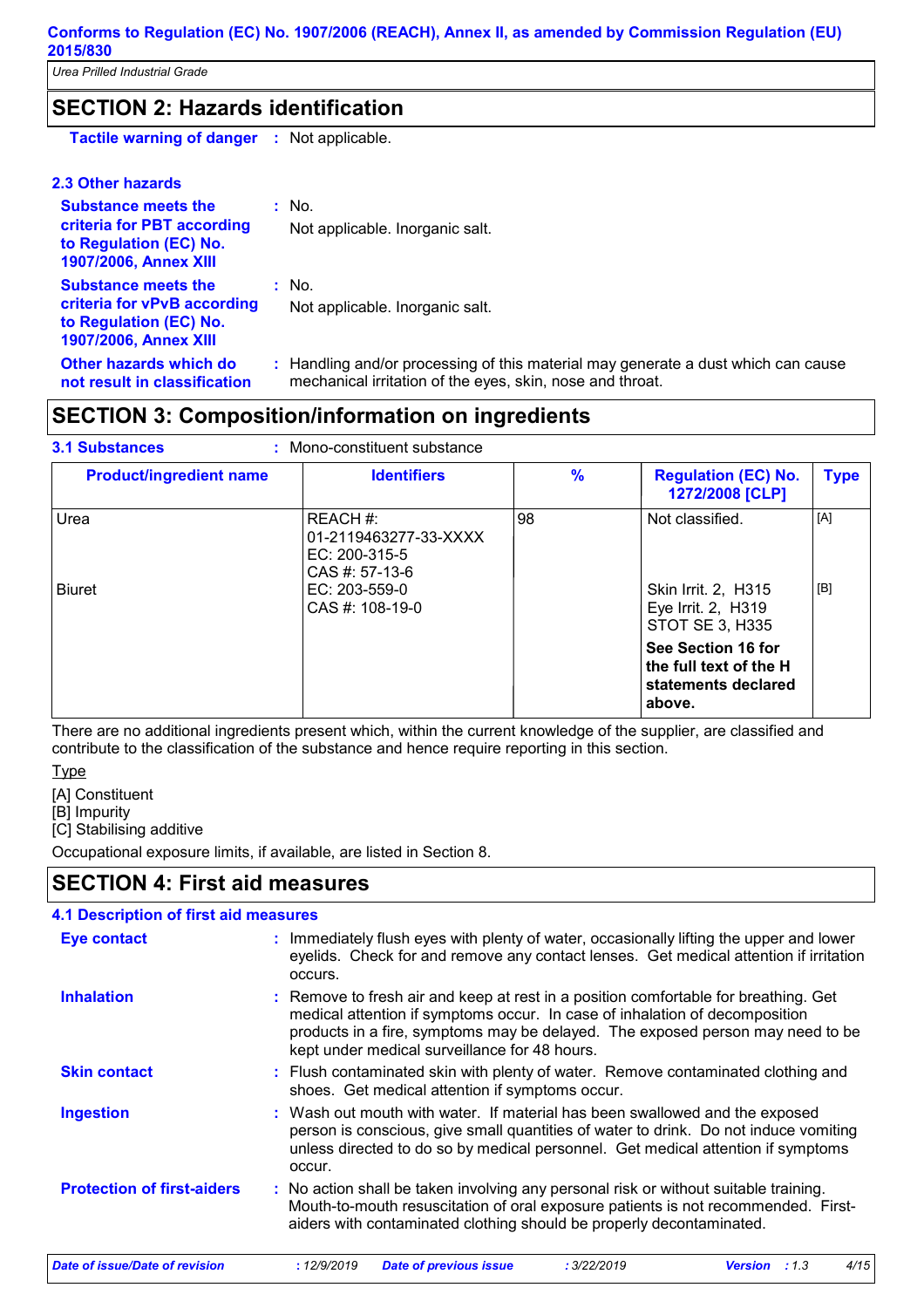### **SECTION 4: First aid measures**

|                                     | 4.2 Most important symptoms and effects, both acute and delayed                                                                                                                                                                                                                                                                                                                                                                                                                                      |
|-------------------------------------|------------------------------------------------------------------------------------------------------------------------------------------------------------------------------------------------------------------------------------------------------------------------------------------------------------------------------------------------------------------------------------------------------------------------------------------------------------------------------------------------------|
| <b>Over-exposure signs/symptoms</b> |                                                                                                                                                                                                                                                                                                                                                                                                                                                                                                      |
| Eye contact                         | : Adverse symptoms may include the following:<br>irritation<br>redness                                                                                                                                                                                                                                                                                                                                                                                                                               |
| <b>Inhalation</b>                   | : Adverse symptoms may include the following:<br>respiratory tract irritation<br>coughing                                                                                                                                                                                                                                                                                                                                                                                                            |
| <b>Skin contact</b>                 | : No specific data.                                                                                                                                                                                                                                                                                                                                                                                                                                                                                  |
| <b>Ingestion</b>                    | : No specific data.                                                                                                                                                                                                                                                                                                                                                                                                                                                                                  |
|                                     | 4.3 Indication of any immediate medical attention and special treatment needed                                                                                                                                                                                                                                                                                                                                                                                                                       |
| <b>Notes to physician</b>           | : Treat symptomatically. Contact poison treatment specialist immediately if large<br>quantities have been ingested or inhaled. In case of inhalation of decomposition<br>products in a fire, symptoms may be delayed. The exposed person may need to be<br>kept under medical surveillance for 48 hours. For professional, multilingual, medical<br>support, in case of medical emergencies involving Nutrien products, telephone the<br>Nutrien global 24 hour Emergency Number: 00-1-303-389-1654. |
| <b>Specific treatments</b>          | : No specific treatment.                                                                                                                                                                                                                                                                                                                                                                                                                                                                             |
|                                     |                                                                                                                                                                                                                                                                                                                                                                                                                                                                                                      |

# **SECTION 5: Firefighting measures**

| 5.1 Extinguishing media                                   |                                                                                                                                                                                                                                                                                                                                                                       |
|-----------------------------------------------------------|-----------------------------------------------------------------------------------------------------------------------------------------------------------------------------------------------------------------------------------------------------------------------------------------------------------------------------------------------------------------------|
| <b>Suitable extinguishing</b><br>media                    | : Non-flammable. Material will not burn. Decomposes on heating. Use an<br>extinguishing agent suitable for the surrounding fire.                                                                                                                                                                                                                                      |
| <b>Unsuitable extinguishing</b><br>media                  | : Not applicable.                                                                                                                                                                                                                                                                                                                                                     |
| 5.2 Special hazards arising from the substance or mixture |                                                                                                                                                                                                                                                                                                                                                                       |
| <b>Hazards from the</b><br>substance or mixture           | : In a fire, hazardous decomposition products may be produced. Exposure to<br>decomposition products may cause a health hazard.                                                                                                                                                                                                                                       |
| <b>Hazardous combustion</b><br>products                   | : Decomposition products may include the following materials:<br>carbon dioxide<br>carbon monoxide<br>nitrogen oxides                                                                                                                                                                                                                                                 |
| <b>5.3 Advice for firefighters</b>                        |                                                                                                                                                                                                                                                                                                                                                                       |
| <b>Special protective actions</b><br>for fire-fighters    | : Promptly isolate the scene by removing all persons from the vicinity of the incident if<br>there is a fire. Move containers from fire area if this can be done without risk. Use<br>water spray to keep fire-exposed containers cool. Collect contaminated fire-fighting<br>water separately. It must not enter the sewage system.                                  |
| <b>Special protective</b><br>equipment for fire-fighters  | : Fire-fighters should wear appropriate protective equipment and self-contained<br>breathing apparatus (SCBA) with a full face-piece operated in positive pressure<br>mode. Clothing for fire-fighters (including helmets, protective boots and gloves)<br>conforming to European standard EN 469 will provide a basic level of protection for<br>chemical incidents. |
| <b>Additional information</b>                             | : If mixed with chlorine or hypochlorites, it may form nitrogen trichloride which may<br>explode spontaneously in air.                                                                                                                                                                                                                                                |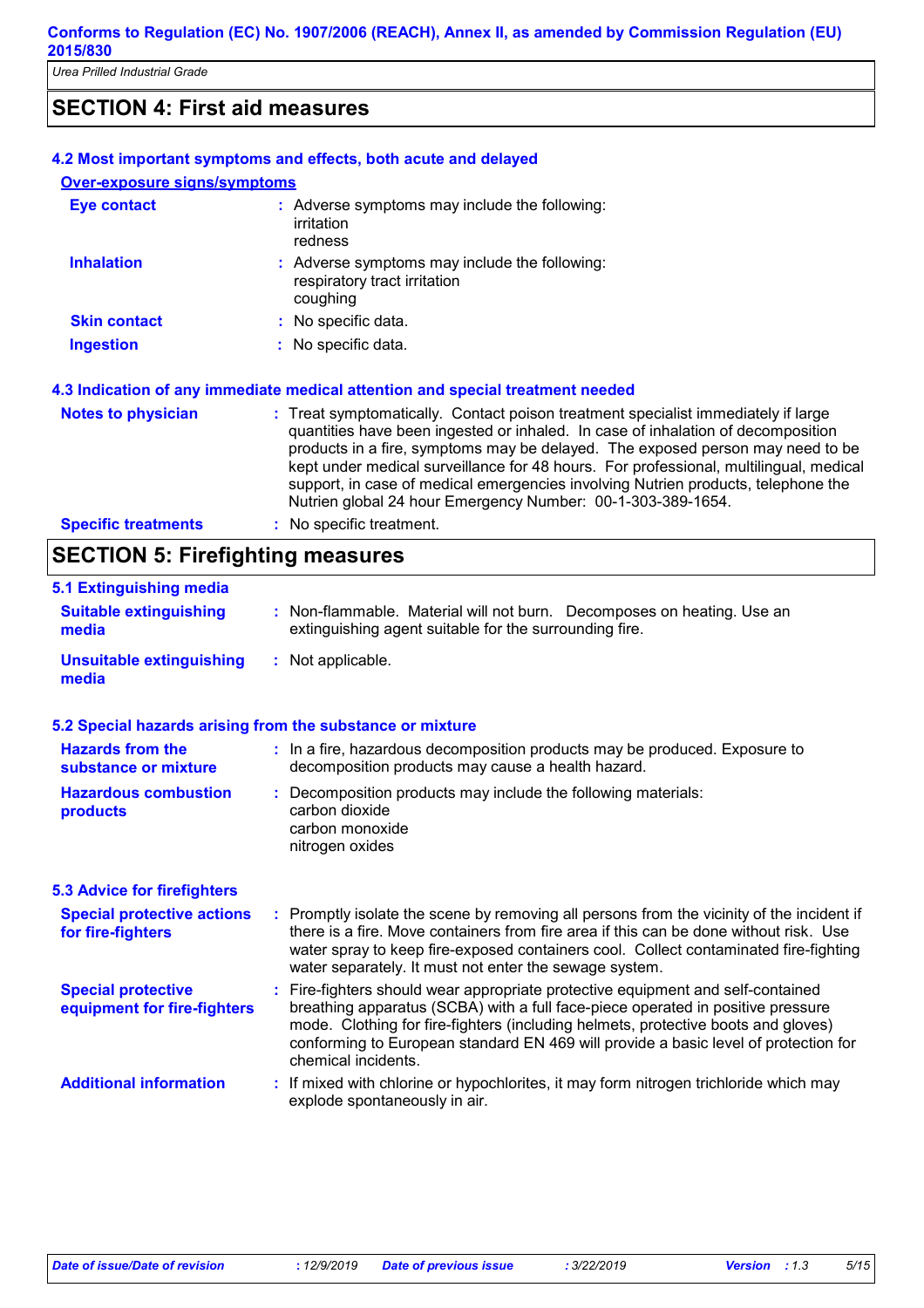### **SECTION 6: Accidental release measures**

|                                                          | 6.1 Personal precautions, protective equipment and emergency procedures                                                                                                                                                                                                                                                           |
|----------------------------------------------------------|-----------------------------------------------------------------------------------------------------------------------------------------------------------------------------------------------------------------------------------------------------------------------------------------------------------------------------------|
| For non-emergency<br>personnel                           | : No action shall be taken involving any personal risk or without suitable training.<br>Keep unnecessary and unprotected personnel from entering. Avoid breathing dust.<br>Put on appropriate personal protective equipment.                                                                                                      |
|                                                          | <b>For emergency responders</b> : If specialised clothing is required to deal with the spillage, take note of any<br>information in Section 8 on suitable and unsuitable materials. See also the<br>information in "For non-emergency personnel".                                                                                 |
| <b>6.2 Environmental</b><br><b>precautions</b>           | : Avoid dispersal of spilt material and runoff and contact with soil, waterways, drains<br>and sewers. Inform the relevant authorities if the product has caused adverse<br>impacts (sewers, waterways, soil or air).                                                                                                             |
| 6.3 Methods and material for containment and cleaning up |                                                                                                                                                                                                                                                                                                                                   |
| <b>Small spill</b>                                       | : Move containers from spill area. Recover the material and use it for its intended<br>purpose.                                                                                                                                                                                                                                   |
| <b>Large spill</b>                                       | : Move containers from spill area. Prevent entry into sewers, water courses,<br>basements or confined areas. Avoid creating dusty conditions and prevent wind<br>dispersal. Recover the material and use it for its intended purpose. Note: see<br>Section 1 for emergency contact information and Section 13 for waste disposal. |
| 6.4 Reference to other<br><b>sections</b>                | : See Section 1 for emergency contact information.<br>See Section 8 for information on appropriate personal protective equipment.<br>See Section 13 for additional waste treatment information.                                                                                                                                   |

### **SECTION 7: Handling and storage**

The information in this section contains generic advice and guidance. The list of Identified Uses in Section 1 should be consulted for any available use-specific information provided in the Exposure Scenario(s).

### **7.1 Precautions for safe handling**

| <b>Protective measures</b>                       | : Put on appropriate personal protective equipment (see Section 8). Avoid breathing<br>dust. Prevent dust accumulation. Wear appropriate respirator when ventilation is<br>inadequate.                                                 |
|--------------------------------------------------|----------------------------------------------------------------------------------------------------------------------------------------------------------------------------------------------------------------------------------------|
| <b>Advice on general</b><br>occupational hygiene | : Workers should wash hands and face before eating, drinking and smoking.<br>Remove contaminated clothing and protective equipment before entering eating<br>areas. See also Section 8 for additional information on hygiene measures. |

### **7.2 Conditions for safe storage, including any incompatibilities**

Store in accordance with local regulations. May form steep piles that can collapse without warning when stored in bulk. Avoid forming steep slopes when removing product. Ensure that bulk bags or smaller packaged products stored in tiers are stacked, racked, blocked, interlocked, or otherwise secured to prevent sliding, rolling, or collapse. Use caution when opening truck or railcar doors as product may have shifted during transport.

Must be stored in a dry location. Absorbs moisture on long-term storage under high humidity conditions. Store away from incompatible materials (see Section 10). When product is stored in sealable containers, keep container tightly closed and sealed until ready for use. Sealable containers that have been opened must be carefully resealed and kept upright to prevent leakage. Do not store in unlabeled containers.

| 7.3 Specific end use(s)                        |                                                                                          |
|------------------------------------------------|------------------------------------------------------------------------------------------|
| <b>Recommendations</b>                         | : Manufacture of fertilisers and nitrogen compounds<br>Manufacture of chemical products. |
| Industrial sector specific<br><b>solutions</b> | : Non-hazardous substance. Not applicable                                                |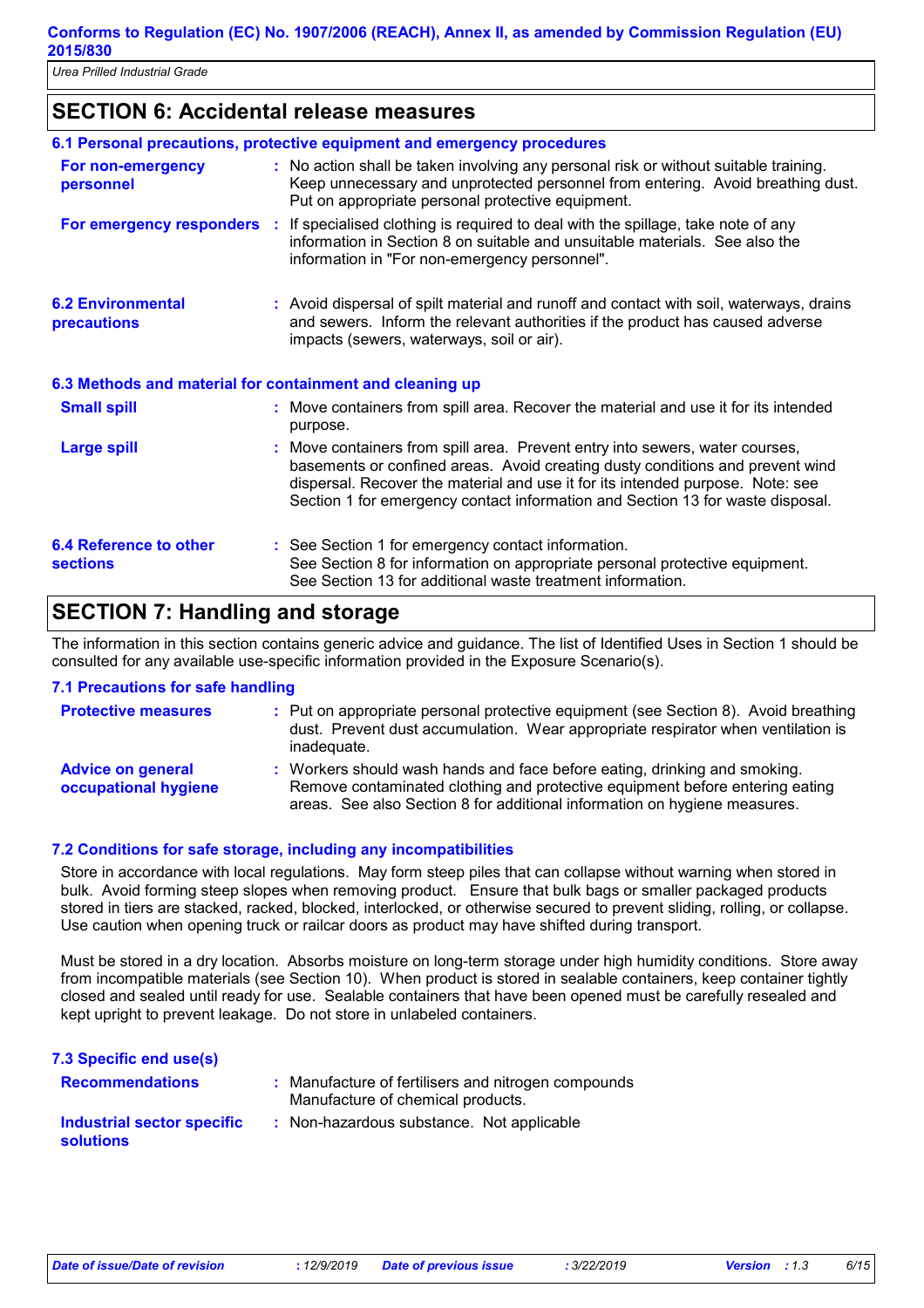*Urea Prilled Industrial Grade*

### **SECTION 8: Exposure controls/personal protection**

### **8.1 Control parameters**

### **Occupational exposure limits**

No exposure limit value known.

**Recommended monitoring procedures :** If this product contains ingredients with exposure limits, personal, workplace atmosphere or biological monitoring may be required to determine the effectiveness of the ventilation or other control measures and/or the necessity to use respiratory protective equipment. Reference should be made to European Standard EN 689 for methods for the assessment of exposure by inhalation to chemical agents and national guidance documents for methods for the determination of hazardous substances.

#### **DNELs/DMELs**

| <b>Product/ingredient name</b> | Type | <b>Exposure</b>            | Value                 | <b>Population</b>                    | <b>Effects</b> |
|--------------------------------|------|----------------------------|-----------------------|--------------------------------------|----------------|
| <b>V</b> rea                   | DNEL | I Short term<br>Inhalation | 292 mg/m <sup>3</sup> | Workers                              | Systemic       |
|                                | DNEL | Short term<br>Inhalation   | 125 mg/m <sup>3</sup> | General<br>population<br>[Consumers] | Systemic       |

**DNEL/DMEL Summary :** Very low toxicity to humans or animals.

#### **PNECs**

| <b>Product/ingredient name</b>                                                                   | <b>Compartment Detail</b> | <b>Value</b> | <b>Method Detail</b>      |  |
|--------------------------------------------------------------------------------------------------|---------------------------|--------------|---------------------------|--|
| <b>V</b> rea                                                                                     | Fresh water               | $0.47$ mg/l  | <b>Assessment Factors</b> |  |
| : Slightly harmful to aquatic organisms. Very low acute toxicity to fish.<br><b>PNEC Summary</b> |                           |              |                           |  |

#### **8.2 Exposure controls**

| <b>Appropriate engineering</b><br>controls | : Use with adequate ventilation. If user operations generate dust, fumes, gas, vapour<br>or mist, use process enclosures, local exhaust ventilation or other engineering<br>controls to keep worker exposure to airborne contaminants below any<br>recommended or statutory limits.                                             |
|--------------------------------------------|---------------------------------------------------------------------------------------------------------------------------------------------------------------------------------------------------------------------------------------------------------------------------------------------------------------------------------|
| <b>Individual protection measures</b>      |                                                                                                                                                                                                                                                                                                                                 |
| <b>Hygiene measures</b>                    | : Solid, low dustiness. If dust is generated and ventilation is inadequate, use<br>respirator that will protect against dust/mist. Wash hands after handling.                                                                                                                                                                   |
| <b>Eye/face protection</b>                 | : Safety eyewear complying with an approved standard should be used when a risk<br>assessment indicates this is necessary to avoid exposure to liquid splashes, mists,<br>gases or dusts. If operating conditions cause high dust concentrations to be<br>produced, use dust goggles.                                           |
| <b>Skin protection</b>                     |                                                                                                                                                                                                                                                                                                                                 |
| <b>Hand protection</b>                     | : The personal protective equipment required varies, depending upon your risk<br>assessment. Suggested personal protective equipment: leather work gloves                                                                                                                                                                       |
| <b>Body protection</b>                     | : Personal protective equipment for the body should be selected based on the task<br>being performed and the risks involved and should be approved by a specialist<br>before handling this product.                                                                                                                             |
| <b>Other skin protection</b>               | : Appropriate footwear and any additional skin protection measures should be<br>selected based on the task being performed and the risks involved and should be<br>approved by a specialist before handling this product.                                                                                                       |
| <b>Respiratory protection</b>              | : Use a properly fitted, air-purifying or air-fed respirator complying with an approved<br>standard if a risk assessment indicates this is necessary. Respirator selection<br>must be based on known or anticipated exposure levels, the hazards of the product<br>and the safe working limits of the selected respirator.      |
| <b>Environmental exposure</b><br>controls  | : Emissions from ventilation or work process equipment should be checked to<br>ensure they comply with the requirements of environmental protection legislation.<br>In some cases, fume scrubbers, filters or engineering modifications to the process<br>equipment will be necessary to reduce emissions to acceptable levels. |

*Date of issue/Date of revision* **:** *12/9/2019 Date of previous issue : 3/22/2019 Version : 1.3 7/15*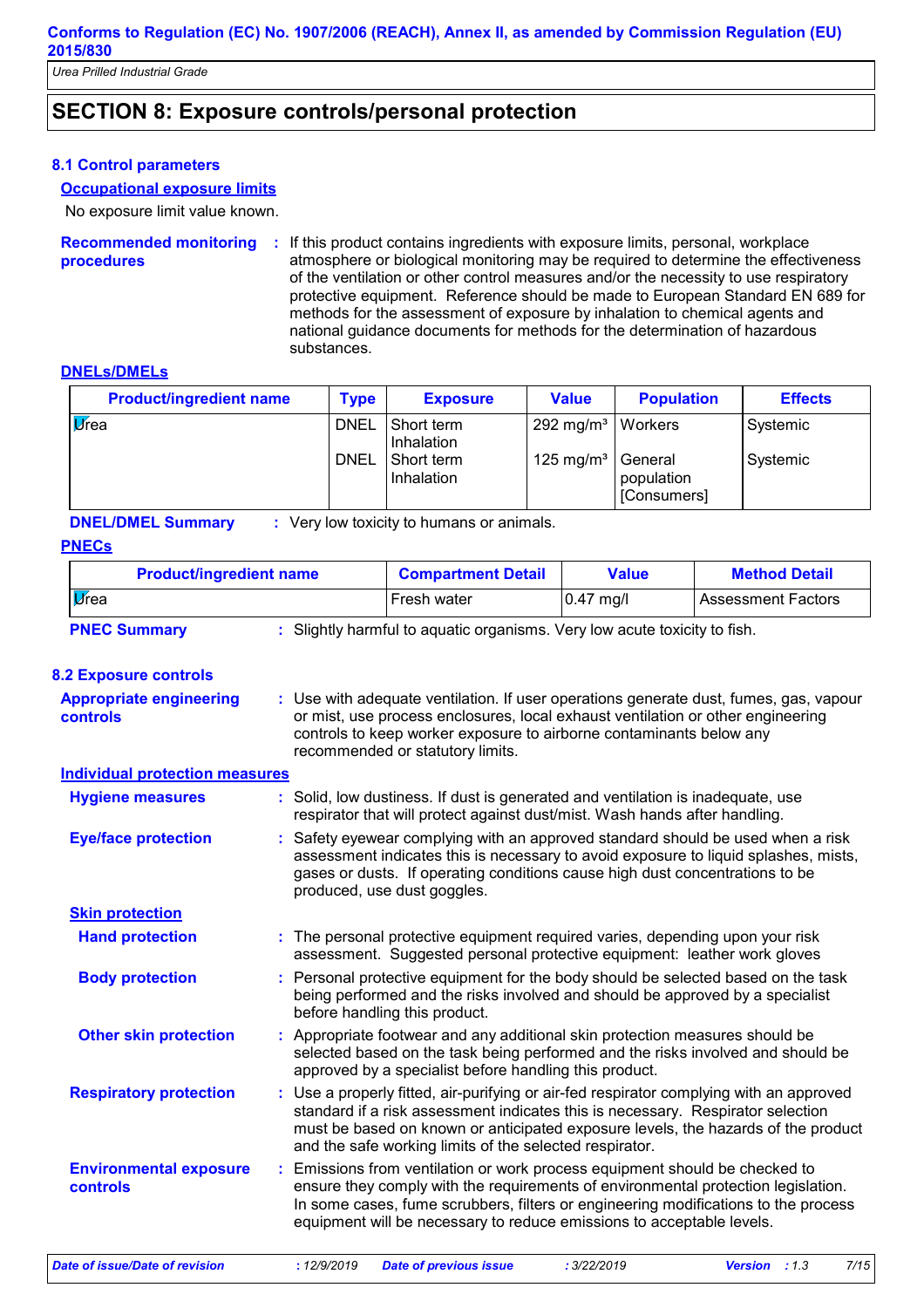### **SECTION 9: Physical and chemical properties**

| 9.1 Information on basic physical and chemical properties    |                                                                                                                      |
|--------------------------------------------------------------|----------------------------------------------------------------------------------------------------------------------|
| <b>Appearance</b>                                            |                                                                                                                      |
| <b>Physical state</b>                                        | : Solid. [Solid beads.]                                                                                              |
| <b>Colour</b>                                                | : White.                                                                                                             |
| <b>Odour</b>                                                 | : Ammoniacal. [Slight]                                                                                               |
| <b>Odour threshold</b>                                       | : Not available.                                                                                                     |
| pH                                                           | : 7.5 to 9.5 [Conc. (% w/w): 10%]                                                                                    |
| <b>Melting point/freezing point</b>                          | $: 133^{\circ}$ C                                                                                                    |
| <b>Initial boiling point and</b><br>boiling range            | : Not available.                                                                                                     |
| <b>Flash point</b>                                           | [Product does not sustain combustion.]                                                                               |
| <b>Evaporation rate</b>                                      | : Not available.                                                                                                     |
| <b>Flammability (solid, gas)</b>                             | : Non-flammable substance. Non-combustible.                                                                          |
| <b>Upper/lower flammability or</b><br>explosive limits       | : Not applicable.                                                                                                    |
| <b>Vapour pressure</b>                                       | $: 0.0000013$ kPa [20°C]                                                                                             |
| <b>Vapour density</b>                                        | : Not available.                                                                                                     |
| <b>Relative density</b>                                      | : 1.33                                                                                                               |
| <b>Solubility(ies)</b>                                       | : Easily soluble in the following materials: cold water and hot water.                                               |
| <b>Partition coefficient: n-octanol/: &lt;-1.73</b><br>water |                                                                                                                      |
| <b>Auto-ignition temperature</b>                             | : Not applicable.                                                                                                    |
| <b>Decomposition temperature</b>                             | $: >135^{\circ}C$                                                                                                    |
| <b>Viscosity</b>                                             | : Not applicable.                                                                                                    |
| <b>Explosive properties</b>                                  | If mixed with chlorine or hypochlorites, it may form nitrogen trichloride which<br>may explode spontaneously in air. |
| <b>Oxidising properties</b>                                  | : Not available.                                                                                                     |
| 9.2 Other information                                        |                                                                                                                      |
| <b>Solubility in water</b>                                   | $: 624$ g/l                                                                                                          |
| <b>Molecular weight</b>                                      | : 60.07 g/mole                                                                                                       |
| No additional information.                                   |                                                                                                                      |

### **SECTION 10: Stability and reactivity**

| <b>10.1 Reactivity</b>                            |    | : No specific test data related to reactivity available for this product or its ingredients.                                                                                                                          |
|---------------------------------------------------|----|-----------------------------------------------------------------------------------------------------------------------------------------------------------------------------------------------------------------------|
| <b>10.2 Chemical stability</b>                    |    | : The product is stable.                                                                                                                                                                                              |
| <b>10.3 Possibility of</b><br>hazardous reactions |    | : Under normal conditions of storage and use, hazardous reactions will not occur.                                                                                                                                     |
| <b>10.4 Conditions to avoid</b>                   |    | : Avoid creating dusty conditions and prevent wind dispersal. Hygroscopic. Absorbs<br>moisture on long-term storage under high humidity conditions. Store in a well-<br>ventilated, dry place. Protect from moisture. |
| 10.5 Incompatible materials                       | ÷. | Reactive or incompatible with the following materials: chlorine-based bleaching<br>agents<br>oxidizing materials                                                                                                      |

| Date of issue/Date of revision | : 12/9/2019 |
|--------------------------------|-------------|
|--------------------------------|-------------|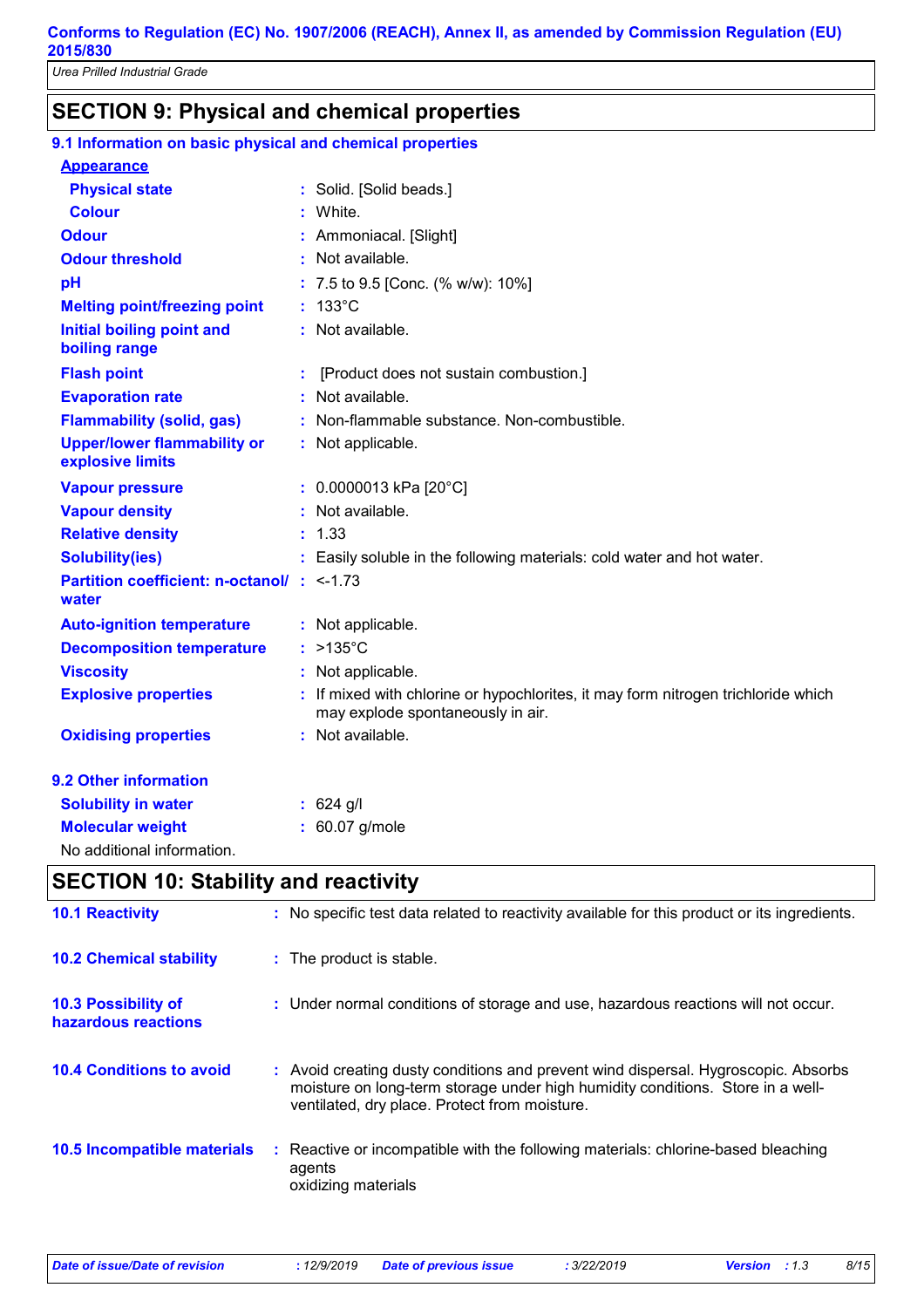*Urea Prilled Industrial Grade*

# **SECTION 10: Stability and reactivity**

**10.6 Hazardous decomposition products** Under normal conditions of storage and use, hazardous decomposition products **:** should not be produced.

# **SECTION 11: Toxicological information**

### **11.1 Information on toxicological effects**

### **Acute toxicity**

| <b>Product/ingredient name</b> | <b>Result</b>          | <b>Species</b>               | <b>Dose</b>                | <b>Exposure</b> |
|--------------------------------|------------------------|------------------------------|----------------------------|-----------------|
| Urea                           | LD50 Oral<br>LD50 Oral | Mouse - Male<br>l Rat - Male | 11500 mg/kg<br>14300 mg/kg |                 |
|                                | LD50 Subcutaneous      | Mouse -<br>Female            | 9200 mg/kg                 |                 |
|                                | ILDLo Oral             | Cattle - Male,<br>Female     | 600 mg/kg                  |                 |

**Conclusion/Summary :** Very low toxicity to humans or animals. Not considered to be acutely toxic.

### **Irritation/Corrosion**

| <b>Product/ingredient name</b> | Result                 | <b>Species</b> | <b>Score</b> | <b>Exposure Observation</b> |
|--------------------------------|------------------------|----------------|--------------|-----------------------------|
| Urea                           | Skin - Erythema/Eschar | Rabbit         |              |                             |

| <b>Conclusion/Summary</b> |                                                                                                                                                                                                                                                      |  |
|---------------------------|------------------------------------------------------------------------------------------------------------------------------------------------------------------------------------------------------------------------------------------------------|--|
| <b>Skin</b>               | : May cause slight transient irritation. Handling and/or processing of this material may<br>generate a dust which can cause mechanical irritation of the eyes, skin, nose and<br>throat. Effects are not sufficient for classification as hazardous. |  |
| <b>Eyes</b>               | : May cause slight transient irritation. Handling and/or processing of this material may<br>generate a dust which can cause mechanical irritation of the eyes, skin, nose and<br>throat. Effects are not sufficient for classification as hazardous. |  |
| <b>Respiratory</b>        | : May cause slight transient irritation. Handling and/or processing of this material may<br>generate a dust which can cause mechanical irritation of the eyes, skin, nose and<br>throat. Effects are not sufficient for classification as hazardous. |  |
| <b>Sensitisation</b>      |                                                                                                                                                                                                                                                      |  |
| <b>Conclusion/Summary</b> |                                                                                                                                                                                                                                                      |  |
| <b>Skin</b>               | : Non-sensitiser to skin.                                                                                                                                                                                                                            |  |
|                           |                                                                                                                                                                                                                                                      |  |

### **Respiratory :** Non-sensitiser to lungs.

### **Mutagenicity**

| <b>Product/ingredient name</b> | Test                                               | <b>Experiment</b>                                                                                       | <b>Result</b> |
|--------------------------------|----------------------------------------------------|---------------------------------------------------------------------------------------------------------|---------------|
| <b>Urea</b>                    | OECD 471 Bacterial<br><b>Reverse Mutation Test</b> | Experiment: In vitro<br>Subject: Bacteria<br>Cell: Somatic<br>Metabolic activation: With and<br>without | Negative      |

**Conclusion/Summary :** No mutagenic effect.

**Carcinogenicity**

| <b>Product/ingredient name</b>                                                   | <b>Result</b>             | <b>Species</b>        | <b>Dose</b>              | <b>Exposure</b> |  |
|----------------------------------------------------------------------------------|---------------------------|-----------------------|--------------------------|-----------------|--|
| Urea                                                                             | Negative - Oral - TC      | Rat - Male,<br>Female | 2250 mg/kg<br>Continuous |                 |  |
| <b>Conclusion/Summary</b>                                                        | : No carcinogenic effect. |                       |                          |                 |  |
| <b>Reproductive toxicity</b>                                                     |                           |                       |                          |                 |  |
| <b>Conclusion/Summary</b><br>: No known significant effects or critical hazards. |                           |                       |                          |                 |  |
| <b>Teratogenicity</b>                                                            |                           |                       |                          |                 |  |
| <b>Conclusion/Summary</b><br>: No known significant effects or critical hazards. |                           |                       |                          |                 |  |
| Specific target organ toxicity (single exposure)                                 |                           |                       |                          |                 |  |
| Not available.                                                                   |                           |                       |                          |                 |  |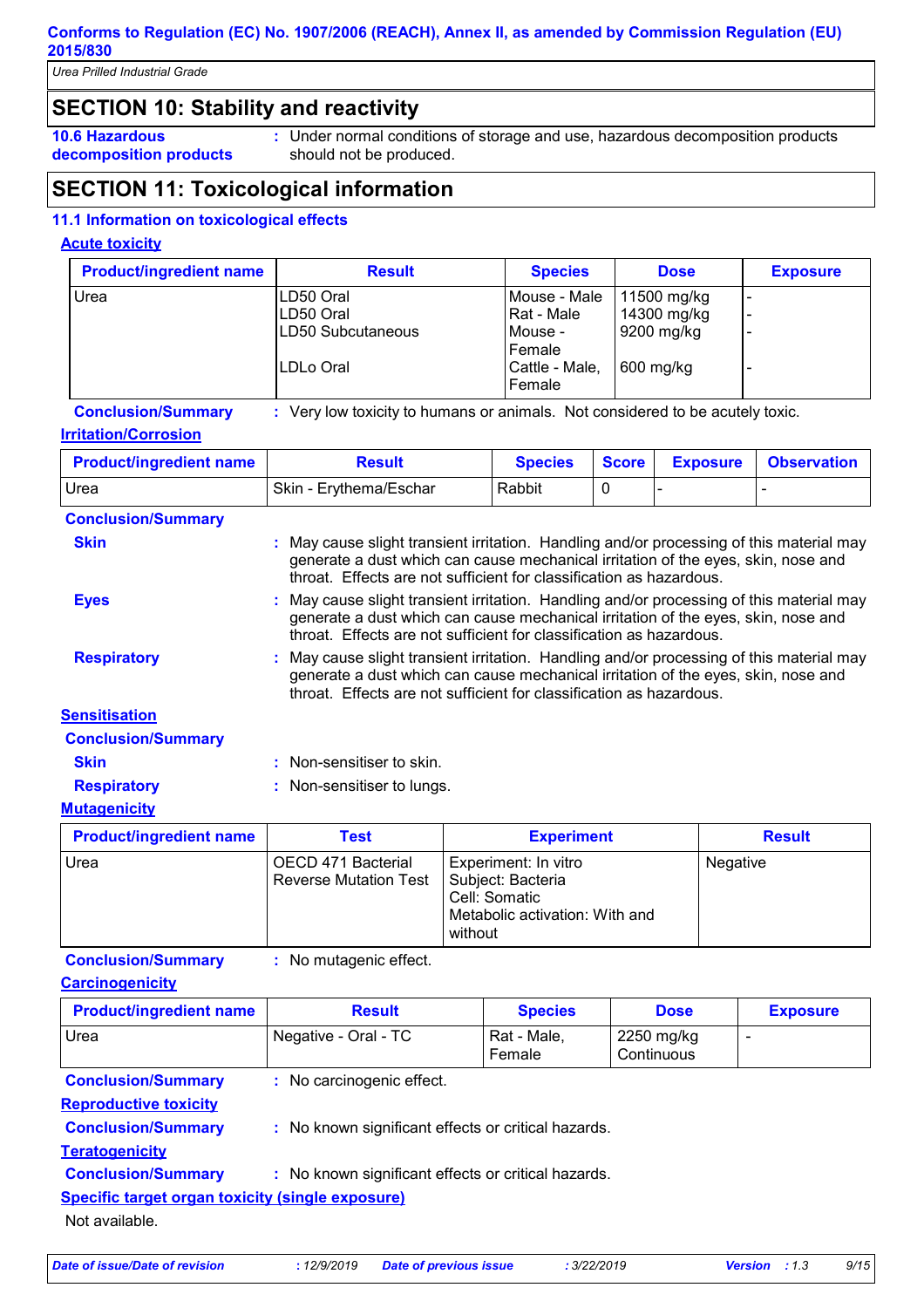# **SECTION 11: Toxicological information**

|--|

Not available.

### **Aspiration hazard**

Not available.

| <b>Information on likely routes</b><br>of exposure | : Skin contact<br>Inhalation (dusts and mists)                                                                                                                                                                                                                     |
|----------------------------------------------------|--------------------------------------------------------------------------------------------------------------------------------------------------------------------------------------------------------------------------------------------------------------------|
| <b>Potential acute health effects</b>              |                                                                                                                                                                                                                                                                    |
| Eye contact                                        | : Exposure to airborne concentrations above statutory or recommended exposure<br>limits may cause irritation of the eyes.                                                                                                                                          |
| <b>Inhalation</b>                                  | : Exposure to airborne concentrations above statutory or recommended exposure<br>limits may cause irritation of the nose, throat and lungs. Exposure to decomposition<br>products may cause a health hazard. Serious effects may be delayed following<br>exposure. |
| <b>Skin contact</b>                                | : No known significant effects or critical hazards.                                                                                                                                                                                                                |
| <b>Ingestion</b>                                   | : No known significant effects or critical hazards.                                                                                                                                                                                                                |

#### **Symptoms related to the physical, chemical and toxicological characteristics**

| <b>Eye contact</b>  | : Adverse symptoms may include the following:<br>irritation<br>redness                    |
|---------------------|-------------------------------------------------------------------------------------------|
| <b>Inhalation</b>   | : Adverse symptoms may include the following:<br>respiratory tract irritation<br>coughing |
| <b>Skin contact</b> | : No specific data.                                                                       |
| <b>Ingestion</b>    | : No specific data.                                                                       |

### **Delayed and immediate effects as well as chronic effects from short and long-term exposure**

| <b>Short term exposure</b>            |                |
|---------------------------------------|----------------|
| <b>Potential immediate</b><br>effects | $:$ See above. |
| <b>Potential delayed effects</b>      | : See above.   |
| Long term exposure                    |                |
| <b>Potential immediate</b><br>effects | $:$ See above. |
| <b>Potential delayed effects</b>      | : See below.   |

### **Potential chronic health effects**

| <b>Product/ingredient name</b> | <b>Result</b>                                       | <b>Species</b>                                      | <b>Dose</b>              | <b>Exposure</b>         |  |  |
|--------------------------------|-----------------------------------------------------|-----------------------------------------------------|--------------------------|-------------------------|--|--|
| Urea                           | Chronic NOAEL Oral                                  | Rat - Male,<br>Female                               | 2250 mg/kg<br>Continuous | 12 months<br>Continuous |  |  |
| <b>Conclusion/Summary</b>      | : No known significant effects or critical hazards. |                                                     |                          |                         |  |  |
| <b>General</b>                 | : No known significant effects or critical hazards. |                                                     |                          |                         |  |  |
| <b>Carcinogenicity</b>         |                                                     | : No known significant effects or critical hazards. |                          |                         |  |  |
| <b>Mutagenicity</b>            | : No known significant effects or critical hazards. |                                                     |                          |                         |  |  |
| <b>Teratogenicity</b>          | : No known significant effects or critical hazards. |                                                     |                          |                         |  |  |
| <b>Developmental effects</b>   | : No known significant effects or critical hazards. |                                                     |                          |                         |  |  |
| <b>Fertility effects</b>       | : No known significant effects or critical hazards. |                                                     |                          |                         |  |  |
| <b>Other information</b>       | : Not available.                                    |                                                     |                          |                         |  |  |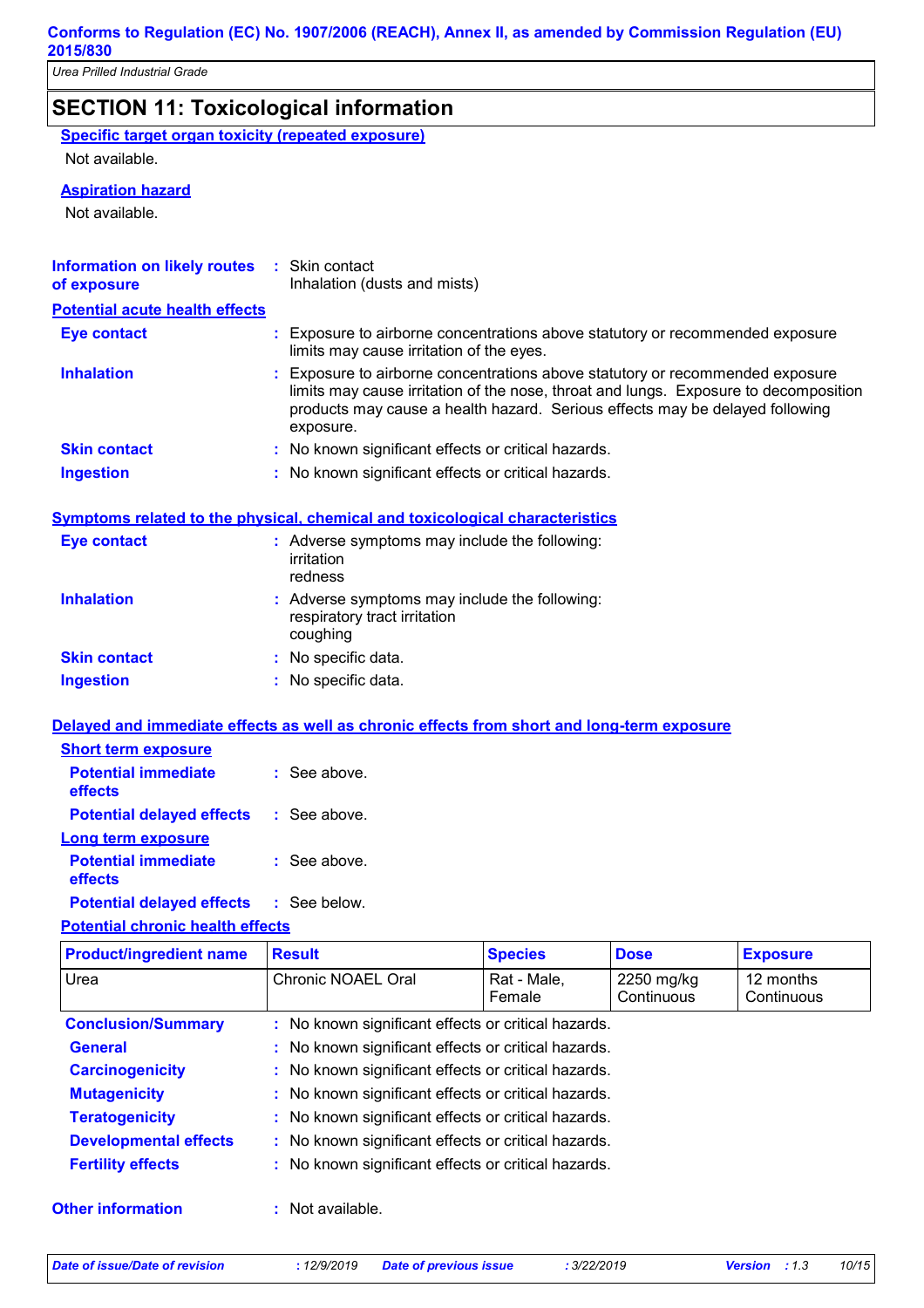*Urea Prilled Industrial Grade*

# **SECTION 12: Ecological information**

### **12.1 Toxicity**

| <b>Product/ingredient name</b> | <b>Result</b>                                                              | <b>Species</b>                                            | <b>Exposure</b> |
|--------------------------------|----------------------------------------------------------------------------|-----------------------------------------------------------|-----------------|
| Urea                           | Acute EC50 3910000 ug/L Fresh water                                        | Daphnia - Daphnia magna -<br>Neonate - <24 hours          | 48 hours        |
|                                | Acute LC50 >1000 mg/L Marine water                                         | Crustaceans -<br>Chaetogammarus marinus -<br>Young - 5 mm | 48 hours        |
|                                | Acute LC50 5000 ug/L Fresh water                                           | Fish - Colisa fasciata -<br>Fingerling                    | 96 hours        |
|                                | Acute LC50 22500 ug/L                                                      | Fish - Tilapia mossambica                                 | 96 hours        |
| <b>Conclusion/Summary</b>      | : Practically non-toxic to aquatic organisms. Based on available data, the |                                                           |                 |

classification criteria are not met.

### **12.2 Persistence and degradability**

| <b>Product/ingredient name</b> | <b>Test</b>                                                                     | <b>Result</b>                                     |                   | <b>Dose</b> | <b>Inoculum</b>  |
|--------------------------------|---------------------------------------------------------------------------------|---------------------------------------------------|-------------------|-------------|------------------|
| Urea                           | OECD 302B<br>Inherent<br>Biodegradability:<br>Zahn-Wellens/<br><b>EMPA Test</b> | 96 % - Readily - 16 days                          |                   |             |                  |
| <b>Conclusion/Summary</b>      |                                                                                 | : According to EC criteria: Readily biodegradable |                   |             |                  |
| <b>Product/ingredient name</b> | <b>Aquatic half-life</b>                                                        |                                                   | <b>Photolysis</b> |             | Biodegradability |
|                                |                                                                                 |                                                   |                   |             |                  |

### **12.3 Bioaccumulative potential**

| <b>Product/ingredient name LogPow</b> |         | <b>BCF</b> | <b>Potential</b> |
|---------------------------------------|---------|------------|------------------|
| <b>Urea</b>                           | $-1.73$ |            | <b>I</b> low     |

Urea - - Readily

| <b>12.4 Mobility in soil</b>                            |                    |
|---------------------------------------------------------|--------------------|
| <b>Soil/water partition</b><br><b>coefficient (Koc)</b> | : 0.037            |
| <b>Mobility</b>                                         | $:$ Not available. |
| 12.5 Results of PBT and vPvB assessment                 |                    |

| <b>PBT</b>  | : No.                           |
|-------------|---------------------------------|
|             | Not applicable. Inorganic salt. |
| <b>vPvB</b> | : No.                           |
|             | Not applicable. Inorganic salt. |

**12.6 Other adverse effects** : No known significant effects or critical hazards.

### **SECTION 13: Disposal considerations**

The information in this section contains generic advice and guidance. The list of Identified Uses in Section 1 should be consulted for any available use-specific information provided in the Exposure Scenario(s).

### **13.1 Waste treatment methods**

**Product**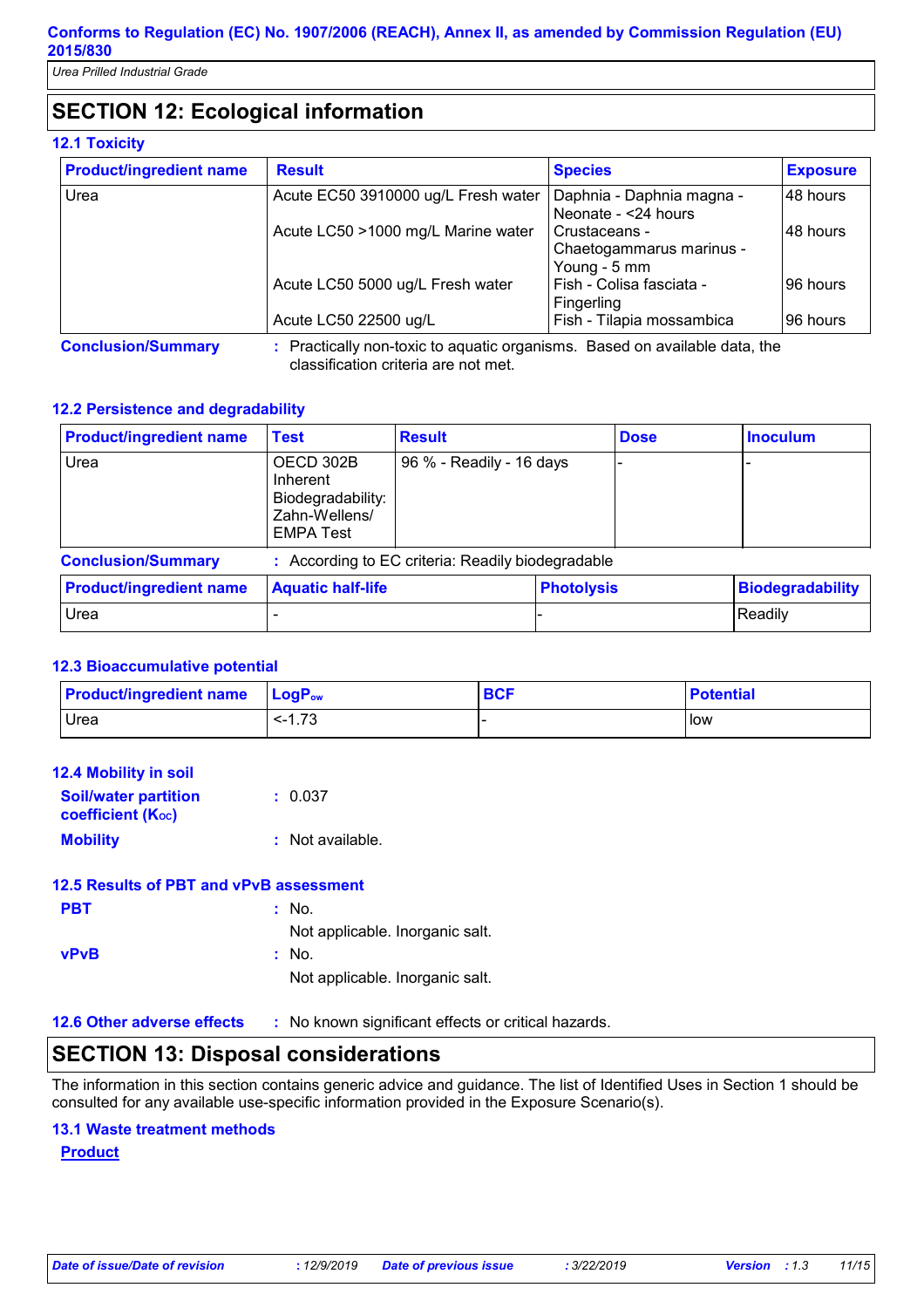### **SECTION 13: Disposal considerations**

| <b>Methods of disposal</b> | The generation of waste should be avoided or minimised wherever possible.<br>Recycle to process, if possible. Significant quantities of waste product residues<br>should not be disposed of via the foul sewer but processed in a suitable effluent<br>treatment plant. Disposal of this product, solutions and any by-products should at all<br>times comply with the requirements of environmental protection and waste disposal<br>legislation and any regional local authority requirements. |
|----------------------------|--------------------------------------------------------------------------------------------------------------------------------------------------------------------------------------------------------------------------------------------------------------------------------------------------------------------------------------------------------------------------------------------------------------------------------------------------------------------------------------------------|
| <b>Hazardous waste</b>     | : Within the present knowledge of the supplier, this product is not regarded as<br>hazardous waste, as defined by EU Directive 2008/98/EC.                                                                                                                                                                                                                                                                                                                                                       |
| <b>Packaging</b>           |                                                                                                                                                                                                                                                                                                                                                                                                                                                                                                  |
| <b>Methods of disposal</b> | : The generation of waste should be avoided or minimised wherever possible. Waste<br>packaging should be recycled. Incineration or landfill should only be considered<br>when recycling is not feasible.                                                                                                                                                                                                                                                                                         |
| <b>Special precautions</b> | Empty containers or liners may retain some product residues. Avoid dispersal of<br>spilt material and runoff and contact with soil, waterways, drains and sewers.                                                                                                                                                                                                                                                                                                                                |

### **SECTION 14: Transport information**

|                                           | <b>ADR/RID</b>           | <b>ADN</b>               | <b>IMDG</b>    | <b>ICAO</b>    |
|-------------------------------------------|--------------------------|--------------------------|----------------|----------------|
| 14.1 UN number                            | Not regulated.           | Not regulated.           | Not regulated. | Not regulated. |
| 14.2 UN proper<br>shipping name           | $\overline{\phantom{a}}$ | -                        |                |                |
| <b>14.3 Transport</b><br>hazard class(es) | $\overline{\phantom{0}}$ | $\overline{\phantom{0}}$ |                |                |
| 14.4 Packing<br>group                     |                          |                          |                |                |
| 14.5<br><b>Environmental</b><br>hazards   | No.                      | No.                      | No.            | No.            |
| <b>Additional</b><br>information          |                          |                          |                |                |

**user**

**14.6 Special precautions for : Transport within user's premises:** always transport in closed containers that are upright and secure. Ensure that persons transporting the product know what to do in the event of an accident or spillage.

**14.7 Transport in bulk according to Annex II of Marpol and the IBC Code**

### **SECTION 15: Regulatory information**

**15.1 Safety, health and environmental regulations/legislation specific for the substance or mixture EU Regulation (EC) No. 1907/2006 (REACH)**

**Annex XIV - List of substances subject to authorisation**

### **Annex XIV**

None of the components are listed.

### **Substances of very high concern**

None of the components are listed.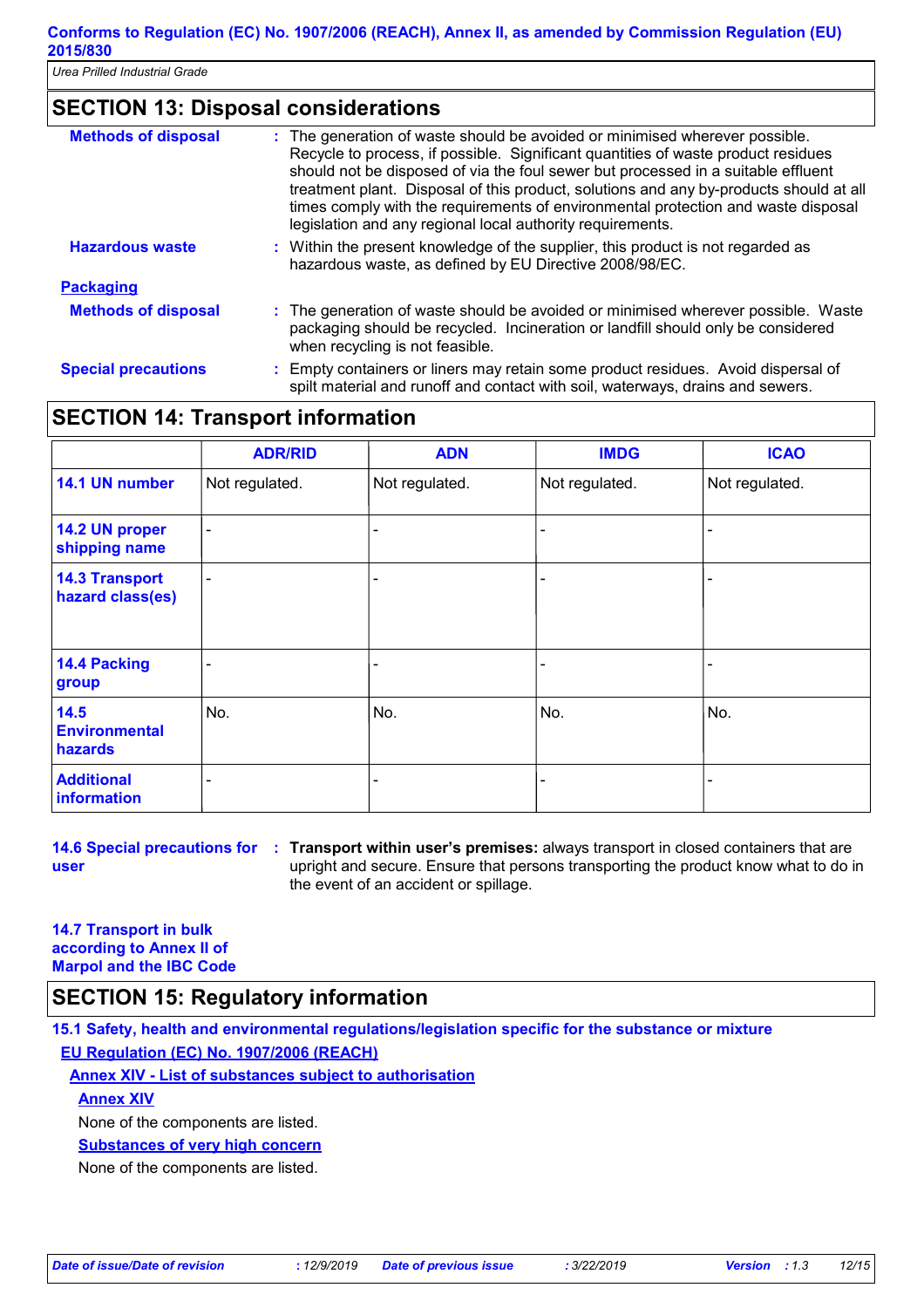# **SECTION 15: Regulatory information**

| <u>olonon 10. nogalalong ililomladion</u>                                                                                                                                  |                                                                                                           |
|----------------------------------------------------------------------------------------------------------------------------------------------------------------------------|-----------------------------------------------------------------------------------------------------------|
| <b>Annex XVII - Restrictions : Not applicable.</b><br>on the manufacture,<br>placing on the market<br>and use of certain<br>dangerous substances,<br>mixtures and articles |                                                                                                           |
| <b>Other EU requlations</b>                                                                                                                                                |                                                                                                           |
| <b>Europe inventory</b>                                                                                                                                                    | : This material is listed or exempted.                                                                    |
| Ozone depleting substances (1005/2009/EU)                                                                                                                                  |                                                                                                           |
| Not listed.                                                                                                                                                                |                                                                                                           |
| Prior Informed Consent (PIC) (649/2012/EU)                                                                                                                                 |                                                                                                           |
| Not listed.                                                                                                                                                                |                                                                                                           |
| <b>Seveso Directive</b>                                                                                                                                                    |                                                                                                           |
|                                                                                                                                                                            | This product is not controlled under the Seveso III Directive.                                            |
| <b>International regulations</b>                                                                                                                                           |                                                                                                           |
|                                                                                                                                                                            | <b>Chemical Weapon Convention List Schedules I, II &amp; III Chemicals</b>                                |
| Not listed.                                                                                                                                                                |                                                                                                           |
| <b>Montreal Protocol (Annexes A, B, C, E)</b>                                                                                                                              |                                                                                                           |
| Not listed.                                                                                                                                                                |                                                                                                           |
|                                                                                                                                                                            |                                                                                                           |
| Not listed.                                                                                                                                                                | <b>Stockholm Convention on Persistent Organic Pollutants</b>                                              |
|                                                                                                                                                                            |                                                                                                           |
|                                                                                                                                                                            | <b>Rotterdam Convention on Prior Informed Consent (PIC)</b>                                               |
| Not listed.                                                                                                                                                                |                                                                                                           |
|                                                                                                                                                                            | <b>UNECE Aarhus Protocol on POPs and Heavy Metals</b>                                                     |
| Not listed.                                                                                                                                                                |                                                                                                           |
| <b>International lists</b>                                                                                                                                                 |                                                                                                           |
| <b>National inventory</b>                                                                                                                                                  |                                                                                                           |
| <b>Australia</b>                                                                                                                                                           | : All components are listed or exempted.                                                                  |
| <b>Canada</b>                                                                                                                                                              | : All components are listed or exempted.                                                                  |
| <b>China</b>                                                                                                                                                               | All components are listed or exempted.                                                                    |
| <b>Japan</b>                                                                                                                                                               | Japan inventory (ENCS): All components are listed or exempted.<br>Japan inventory (ISHL): Not determined. |
| <b>Malaysia</b>                                                                                                                                                            | : Not determined.                                                                                         |
| <b>New Zealand</b>                                                                                                                                                         | All components are listed or exempted.                                                                    |
| <b>Philippines</b>                                                                                                                                                         | All components are listed or exempted.                                                                    |
| <b>Republic of Korea</b>                                                                                                                                                   | All components are listed or exempted.                                                                    |
| <b>Taiwan</b>                                                                                                                                                              | All components are listed or exempted.                                                                    |
| <b>Turkey</b>                                                                                                                                                              | Not determined.                                                                                           |
| <b>United States</b>                                                                                                                                                       | All components are listed or exempted.                                                                    |
|                                                                                                                                                                            |                                                                                                           |
| <b>15.2 Chemical safety</b><br>assessment                                                                                                                                  | : Complete.                                                                                               |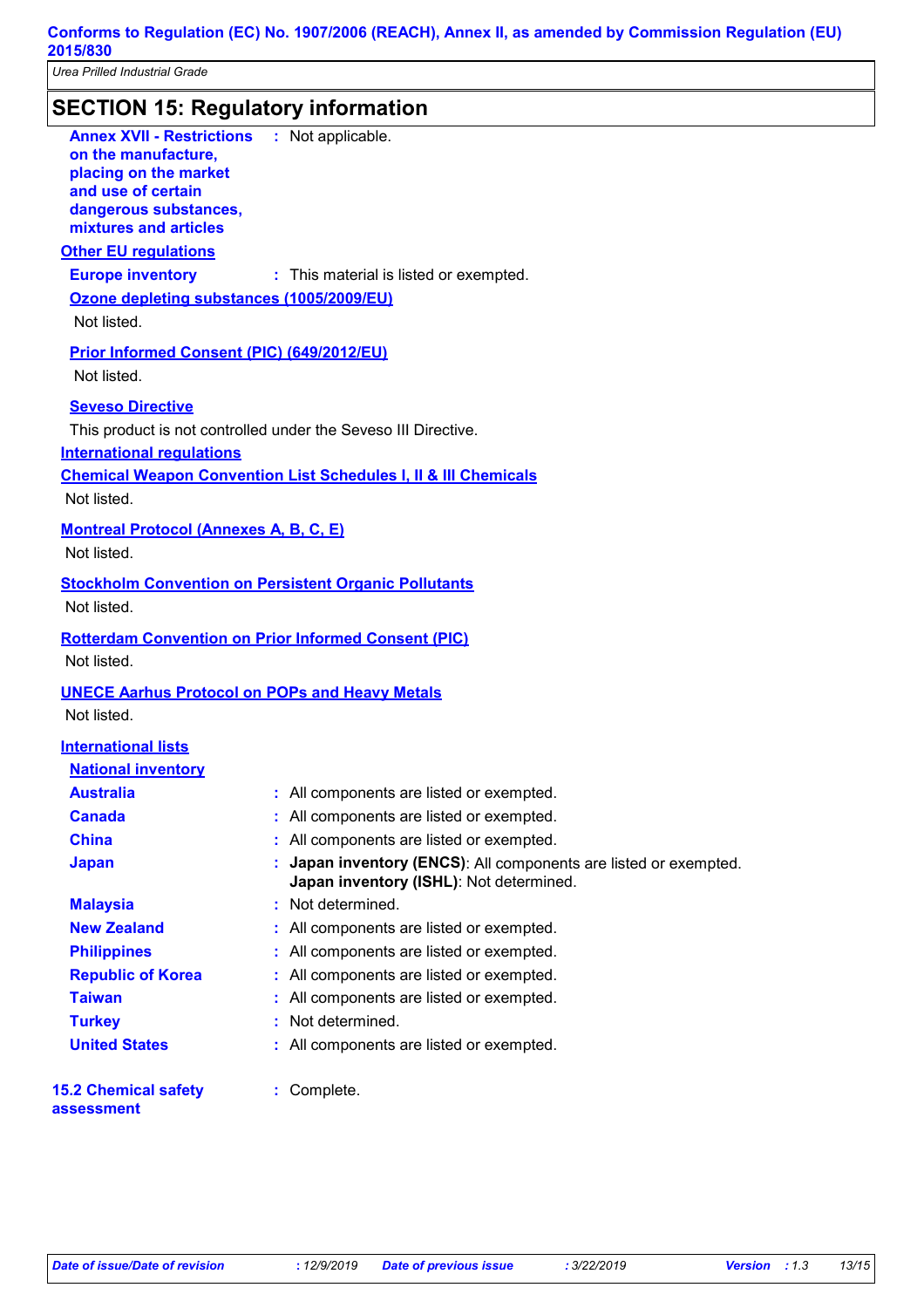*Urea Prilled Industrial Grade*

### **SECTION 16: Other information**

| <b>Revision comments</b>                                 | : A new product.                                                                                                                                                                                                                                                                                                                                                                                                                                                                                                                                                                                                                                                                                                                                                                                                                                                                                                                                                                                                                                                                                                                                                                                                                                                                                                                                                                                                                                                                    |
|----------------------------------------------------------|-------------------------------------------------------------------------------------------------------------------------------------------------------------------------------------------------------------------------------------------------------------------------------------------------------------------------------------------------------------------------------------------------------------------------------------------------------------------------------------------------------------------------------------------------------------------------------------------------------------------------------------------------------------------------------------------------------------------------------------------------------------------------------------------------------------------------------------------------------------------------------------------------------------------------------------------------------------------------------------------------------------------------------------------------------------------------------------------------------------------------------------------------------------------------------------------------------------------------------------------------------------------------------------------------------------------------------------------------------------------------------------------------------------------------------------------------------------------------------------|
|                                                          | $\nabla$ Indicates information that has changed from previously issued version.                                                                                                                                                                                                                                                                                                                                                                                                                                                                                                                                                                                                                                                                                                                                                                                                                                                                                                                                                                                                                                                                                                                                                                                                                                                                                                                                                                                                     |
| <b>Abbreviations and</b><br>acronyms                     | $:$ ATE = Acute Toxicity Estimate<br>CLP = Classification, Labelling and Packaging Regulation [Regulation (EC) No.<br>1272/2008]<br>DMEL = Derived Minimal Effect Level<br>DNEL = Derived No Effect Level<br>EUH statement = CLP-specific Hazard statement<br>PBT = Persistent, Bioaccumulative and Toxic<br><b>PNEC = Predicted No Effect Concentration</b><br><b>RRN = REACH Registration Number</b><br>vPvB = Very Persistent and Very Bioaccumulative                                                                                                                                                                                                                                                                                                                                                                                                                                                                                                                                                                                                                                                                                                                                                                                                                                                                                                                                                                                                                           |
| <b>Key literature references</b><br>and sources for data | : REGULATION (EC) No 1907/2006 OF THE EUROPEAN PARLIAMENT AND OF<br>THE COUNCIL OF 18 DECEMBER 2006, with successive adaptations,<br>amendments, and corrigenda.<br>REGULATION (EC) No 1272/2008 OF THE EUROPEAN PARLIAMENT AND OF<br>THE COUNCIL OF 16 DECEMBER 2008, with successive adaptations,<br>amendments, and corrigenda.<br>ECHA, European Chemicals Agency, Classification and Labelling Database<br>DIRECTIVE 2012/18/EU OF THE EUROPEAN PARLIAMENT AND OF THE<br>COUNCIL OF 4 JULY 2012 on the control of major-accident hazards involving<br>dangerous substances<br>European Agreement concerning the International Carriage of Dangerous Goods by<br>Road (ADR), latest revision.<br>Directive 2008/68/EC of the European Parliament and of the Council of 24<br>September 2008 on the inland transport of dangerous goods, with successive<br>amendments.<br>REGULATION (EC) No 2003/2003 OF THE EUROPEAN PARLIAMENT AND OF<br>THE COUNCIL OF 13 OCTOBER 2003 RELATING TO FERTILISERS, with<br>successive adaptations, amendments, and corrigenda.<br>American Conference of Governmental Industrial Hygienists, Threshold Limit<br>Values for Chemical Substances, latest edition.<br>Corrosion Data Survey, Sixth Edition, 1985, National Association of Corrosion<br>Engineers<br>ERG 2016 Emergency Response Guidebook<br>IARC Monographs on the Evaluation of Carcinogenic Risks to Humans.<br>The Fertilizer Institute, Toxicity Testing Results, March 2003 |
|                                                          | Procedure used to derive the classification according to Regulation (EC) No. 1272/2008 [CLP/GHS]                                                                                                                                                                                                                                                                                                                                                                                                                                                                                                                                                                                                                                                                                                                                                                                                                                                                                                                                                                                                                                                                                                                                                                                                                                                                                                                                                                                    |

| <b>Classification</b> |  | Justification |
|-----------------------|--|---------------|

| Not classified.                         | Weight of evidence |
|-----------------------------------------|--------------------|
| . Eall tout of abboardeted Histoireache |                    |

#### **Full text of abbreviated H statements**

| <b>H315</b> | Causes skin irritation.           |
|-------------|-----------------------------------|
| H319        | Causes serious eye irritation.    |
| H335        | May cause respiratory irritation. |

#### **Full text of classifications [CLP/GHS]**

| Eye Irrit. 2, H319     | SERIOUS EYE DAMAGE/EYE IRRITATION - Category 2     |
|------------------------|----------------------------------------------------|
| Skin Irrit. 2, H315    | SKIN CORROSION/IRRITATION - Category 2             |
| <b>STOT SE 3, H335</b> | I SPECIFIC TARGET ORGAN TOXICITY - SINGLE EXPOSURE |
|                        | (Respiratory tract irritation) - Category 3        |

| Date of issue/ Date of<br>revision | : 12/9/2019 |
|------------------------------------|-------------|
| Date of previous issue             | : 3/22/2019 |
| <b>Version</b>                     | : 1.3       |
| <b>Notice to reader</b>            |             |